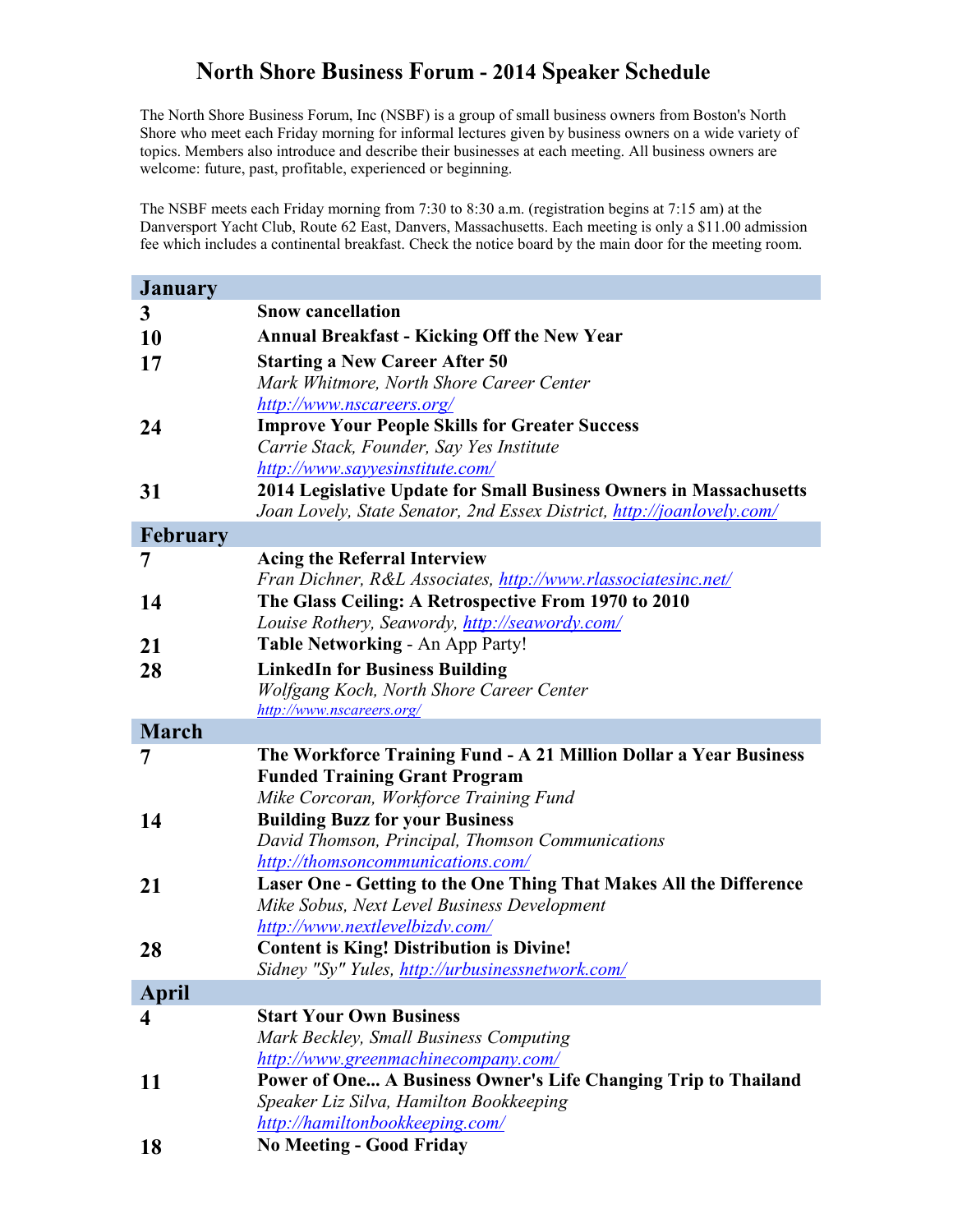| 25               | <b>Internships</b>                                                        |
|------------------|---------------------------------------------------------------------------|
|                  | Amy Ruiter, Montserrat College of Art                                     |
|                  | http://www.montserrat.edu/student-life/index.php                          |
| <b>May</b>       |                                                                           |
| $\overline{2}$   | <b>Self-Care for Business Growth</b>                                      |
|                  | Nat Couropmitree, Embrace Your Wealth, http://embraceyourwealth.com       |
| 9                | <b>Doing Business Across Cultures</b>                                     |
|                  | Christine Cronin, Satya Wellness, http://satyawellness.com/               |
| 16               | Leveraging Customer Feedback & Press Opportunites to Build Your           |
|                  | <b>Business</b>                                                           |
|                  | Mike Arsenault, Emily Skin Soothers, Inc.,                                |
|                  | http://www.emilyskinsoothers.com/                                         |
| 23               | <b>No Meeting - Memorial Day</b>                                          |
| 30               | Panel Discussion: Increase Your Wellness to Increase Your Profits         |
|                  | Christine Cronin, Homeopath of Satya Wellness of Danver,                  |
|                  | http://satyawellness.com/; Susan MacFarlane, Bowenwork Practitioner       |
|                  | of Salem, http://www.susanmacfarlane.com; Julie Spreadbury, Massage       |
|                  | <b>Therapist of Salem</b>                                                 |
| June             |                                                                           |
| 6                | The 504 Advantage - Taking the Mystery Out of SBA Lending                 |
|                  | Matthew Sisk, Economic Development Specialist, http://www.sba.gov/        |
|                  | and Ed Lomasney, Eastern Bank, http://www.easternbank.com/                |
| 13               | Shine with Speaking: 3 Keys to Make More From 1 Talk than You             |
|                  | <b>Make in 1 Month!</b>                                                   |
|                  | Dr Colleen Suchecki, Believe, Grow, Shine, http://believegrowshine.com/   |
| 20               | <b>Success Speaker</b>                                                    |
|                  | Mayor Kim Driscoll, Mayor of Salem,                                       |
|                  | http://www.salem.com/Pages/SalemMA Council/mayor                          |
| 27               | Do I Have the Right Insurance                                             |
| July             | Larry Lauranzano                                                          |
|                  | No Meeting – July 4th                                                     |
| 4                | Fitness Facts and Fallacies: Finally the Truth for Real World Fitness     |
| <b>11</b>        | Solutions                                                                 |
|                  | Mike Stare, Spectrum Fitness, http://spectrumfit.net/                     |
|                  | Why a Public Adjuster Can Negotiate a Better Insurance Claim for          |
| 18               | You                                                                       |
|                  | Joshua Goldstein, Seltser & Goldstein Public Adjusters, Inc.              |
|                  | http://www.seltser.com/                                                   |
| 25               | How to Give a TED Talk - Or any Short Talk that will Knock their Socks    |
|                  | Off!                                                                      |
|                  | Dyan DeNapoli, author and speaker, http://www.thepenguinlady.com/         |
| <b>August</b>    |                                                                           |
|                  | <b>No Meetings</b>                                                        |
| <b>September</b> |                                                                           |
| 19               | <b>Anniversary Celebration with special guest Beverly's Mayor Michael</b> |
|                  | Cahill                                                                    |